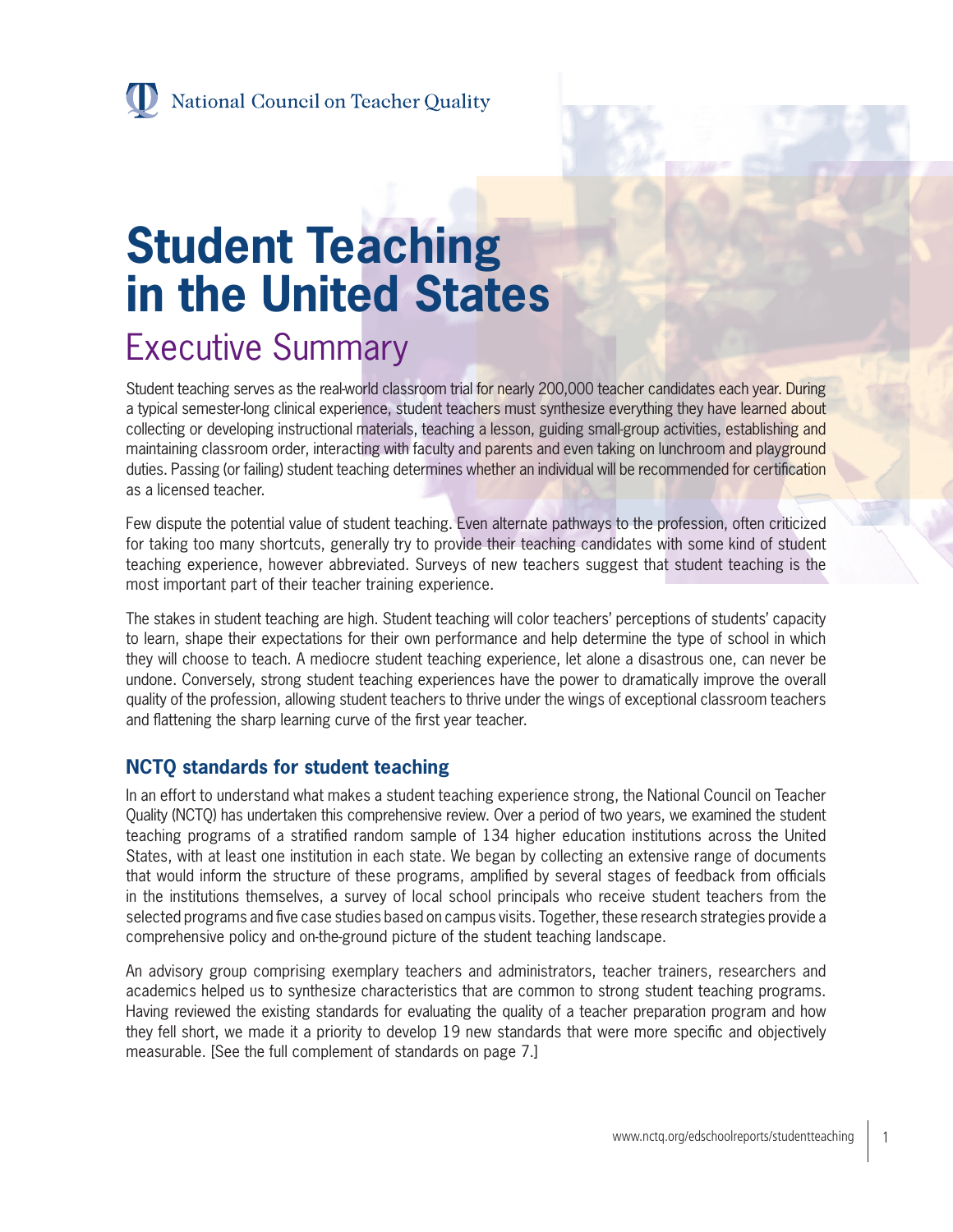# **Model Designs**

Ten of the institutions\* in our sample of 134 institutions have "model" designs because they require that cooperating teachers are fully qualified and also actively participate in the selection of cooperating teachers.





# Colorado Christian UNIVERSITY













The University of Minnesota at Morris declined NCTQ's invitation to display its logo.

The application of our standards to the 134 institutions provides an in-depth preview of NCTQ's national review, which is currently being conducted in partnership with *U.S. News & World Report* and which devotes substantial attention to the quality of student teaching programs. The goal of that larger review is to provide future teachers, district superintendents and policy makers with information about how well institutions are preparing teachers for success in the classroom, and, accordingly, evaluation of practice teaching will be a critical piece of that review.

# **Key Findings**

In our review of student teaching we found evidence of some strong programs, including: **Bridgewater College**, **Cardinal Stritch University**, **Colorado Christian University**, **Florida Gulf Coast University**, **Furman University**, **Lake Superior State University**, **Oklahoma State University**, the **University of Hawaii at Manoa**, the **University of Minnesota at Morris** and **Wheelock College**. However most of the institutions we reviewed were generally weak, with fully 25 percent falling into the most deficient category.

Overall, our analysis raises some serious concerns about whether student teaching, examined in the aggregate, is adding nearly the value that it can and should. Looking at student teaching practices across institutions, four findings stand out:

#### **1. There are neither enough qualified cooperating teachers nor is there the need for new elementary teachers to justify the high numbers of student teachers that institutions insist on placing each year.**

Institutions are placing too many student teachers each year and consequently recommending far too many new candidates for certification, *more than twice as many as will be hired upon graduation*. Many students who go through teacher preparation programs have no intention of ever becoming a teacher, change their minds about teaching at some point or cannot get hired. This attrition rate might not be considered of public consequence except for the deleterious impact overproduction likely has on the quality of the all-important student teaching experience.

## **2. Institutions lack clear, rigorous criteria for the selection of cooperating teachers—either on paper or in practice.**

While nearly all of the institutions we reviewed set various criteria for the selection of cooperating teachers, most often these criteria do not adequately address either the need for the teachers to be effective instructors or to be good at mentoring. *Three out of four institutions we reviewed fail to require cooperating teachers to be effective instructors. Nearly two out of three fail to assess the mentoring capacity of a teacher (or at least to require any mentoring training).*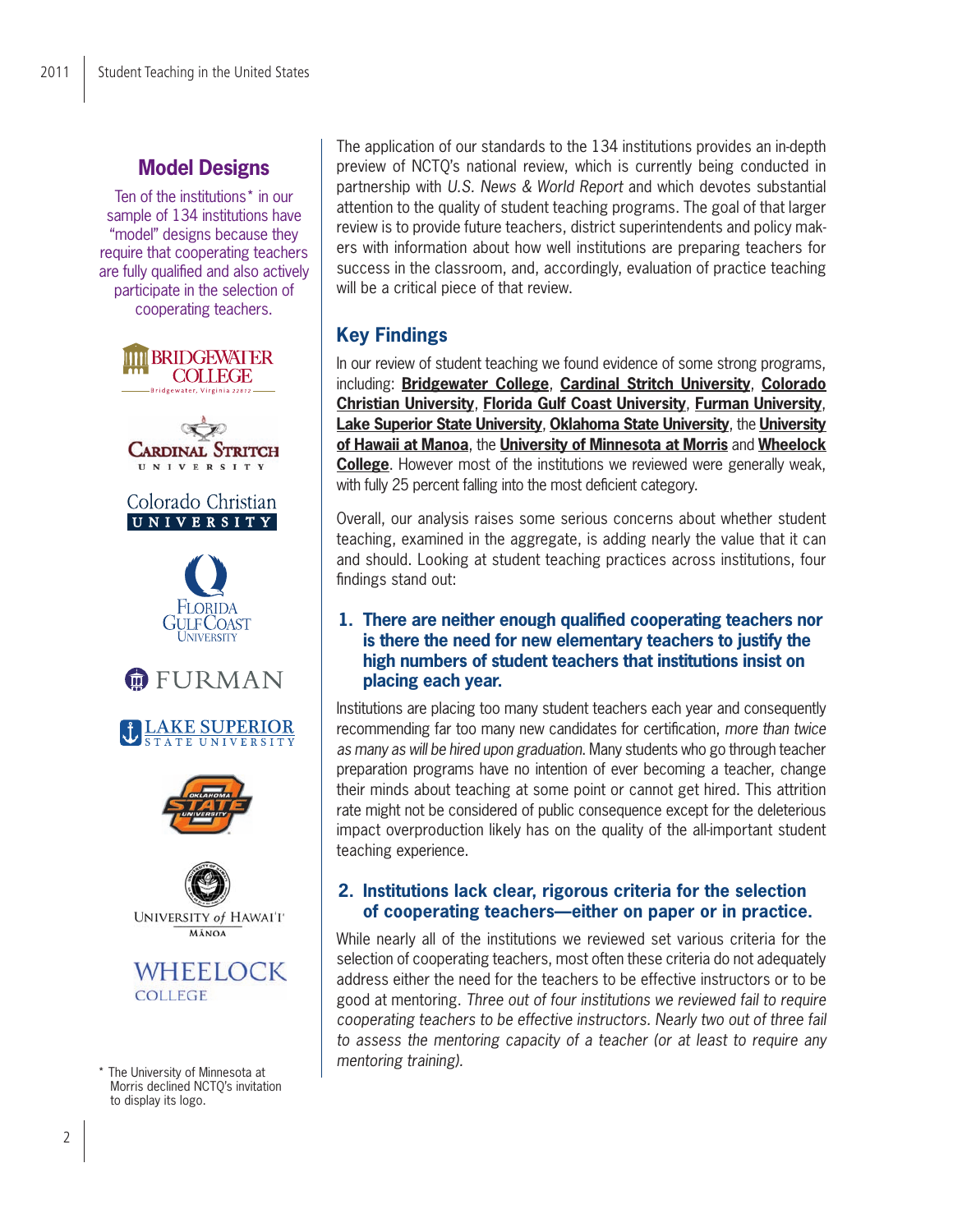By our conservative estimates, there just aren't enough elementary classroom teachers who possess the necessary qualifications to serve as cooperating teachers, that is: 1) they are themselves not brand new; 2) they are effective instructors; and 3) they have the capacity to mentor other adults. Therefore, instead of insisting that only the very best teachers train the next generation of teachers, institutions are routinely lowering their standards for placements within school districts. The problem is aggravated by institutions making it all too easy first to be admitted into a teacher preparation program and then to progress successfully through coursework, leading scarce qualified teachers, and their principals, to be reluctant to take on unacceptably weak student teachers who might imperil their students' progress.

#### **3. Institutions convey a strong sense of powerlessness in their relationships with school districts.**

The dependence of institutions on school districts to provide student teaching placements creates an imbalance of power between school districts and institutions. Nowhere is the sense of institutions' powerlessness more apparent than in the fact that *less than half of the institutions in the review assert their proper role in the selection of cooperating teachers*, being unwilling to put demands on local school districts. Only 7 percent of institutions in our sample insist that the bar be set high for determining who is qualified to serve as a cooperating teacher and then play a role sufficient to ensure that the bar is met.

#### **4. Institutions do not take advantage of important opportunities to provide guidance and feedback to student teachers.**

First-year teachers are notoriously and almost uniformly ineffective. It therefore stands to reason that student teachers are even weaker. The process of helping these teacher candidates become stronger instructors can be hastened with ample and expert advice both from cooperating teachers and from supervisors who periodically visit, observe and conference with the student teacher. But our analysis found little evidence that student teachers get this level of support. In most institutions supervisors are not expected to observe and evaluate student teachers with sufficient frequency, and about a third do not require both conferencing and written feedback after each visit. Most instruments for evaluation lack clear organizing principles and consistency and cannot provide adequate feedback.

# **NCTQ recommendations**

A combination of strong coursework and clinical practice should deliver competent and confident novice teachers. However, given the weaknesses documented in this study, simply doing more of the same, particularly in the area of clinical practice, is not a solution. For that reason, suggestions ranging from lengthening the student teaching experience to making clinical practice the centerpiece of the entire teacher preparation curriculum

# **Q: What criteria are used to select cooperating teachers?**

# **Responses from four principals:**

- *They let me chose who I want.*
- *Teacher candidates come to the building and request placements …Sometimes it is like they are begging for a placement.*
- *I don't select. Our central office personnel keep track of who has taken the required coursework for this and they assign on the basis of grade level requests by student teachers and availability of supervising teachers.*
- *We really run the show. The university doesn't give us any information beyond what placement they are looking for.*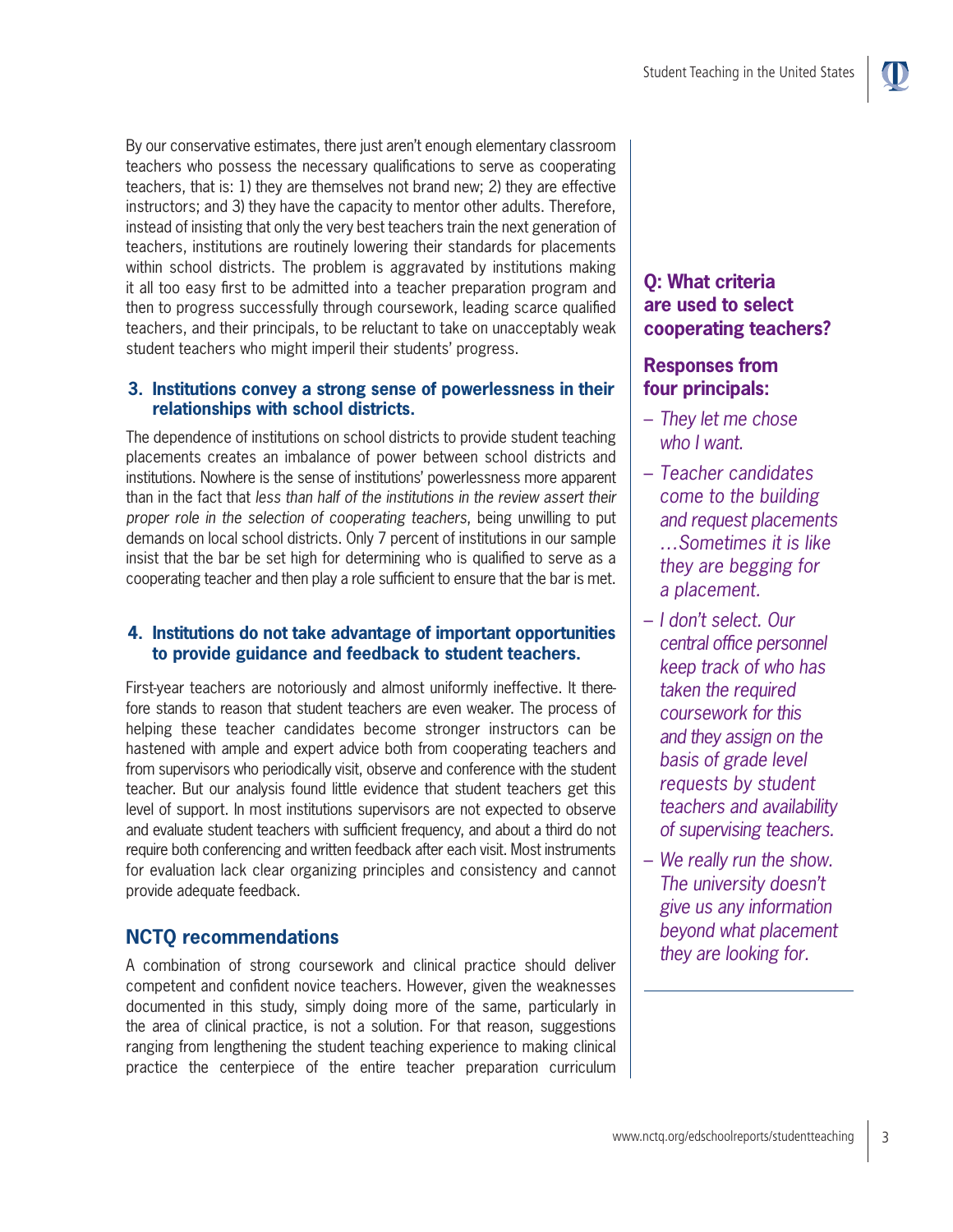

are in themselves insufficient. Rather than leveraging real improvement in candidates' professional capacities, these ideas could simply mean that more preparation time is spent unproductively.

Instead, institutions need to substantially improve student teaching within its current structure, primarily by ensuring that smaller cohorts of more qualified teacher candidates are mentored by higher-quality cooperating teachers and aligning their programs with measurable standards such as those offered here.

The results of this study show that while many institutions aim for quality, something is often missing in the way in which student teaching programs are carried out. A university may make significant efforts to recruit a group of highlyqualified cooperating teachers, but also accept a number of unscreened volunteers. Placing large numbers of student teachers can be an obstacle to improvement, and we therefore offer the following strategies to reduce this problem.

# **1. Teacher preparation programs need to shrink the pipeline of elementary teachers into the profession.**

We pay a heavy price for producing many more elementary teachers each year than the nation's public schools actually need. There are simply not enough high-quality classroom teachers willing to serve as appropriate mentors to the next generation of teachers. In addition to the need for institutions to raise their admission standards and more actively screen out inadequate candidates before they are permitted to student teach, the student teaching experience itself should be managed by a far more coherent evaluation process, certifying that a candidate is truly ready for the classroom.

## **2. Teacher preparation programs need to focus the student teaching placement process on the selection of exemplary cooperating teachers.**

A teacher who is only average is simply not good enough to serve as a cooperating teacher. Only strong teachers should be allowed to mentor student teachers. We recommend that student teachers are placed with only those teachers in the top quartile of performance, as assessed by their school principals and objective measures of student learning, and all institutions should explicitly communicate that message. Currently, **Florida** is the only state that explicitly requires that student performance be considered when assessing whether a teacher is qualified to be a cooperating teacher.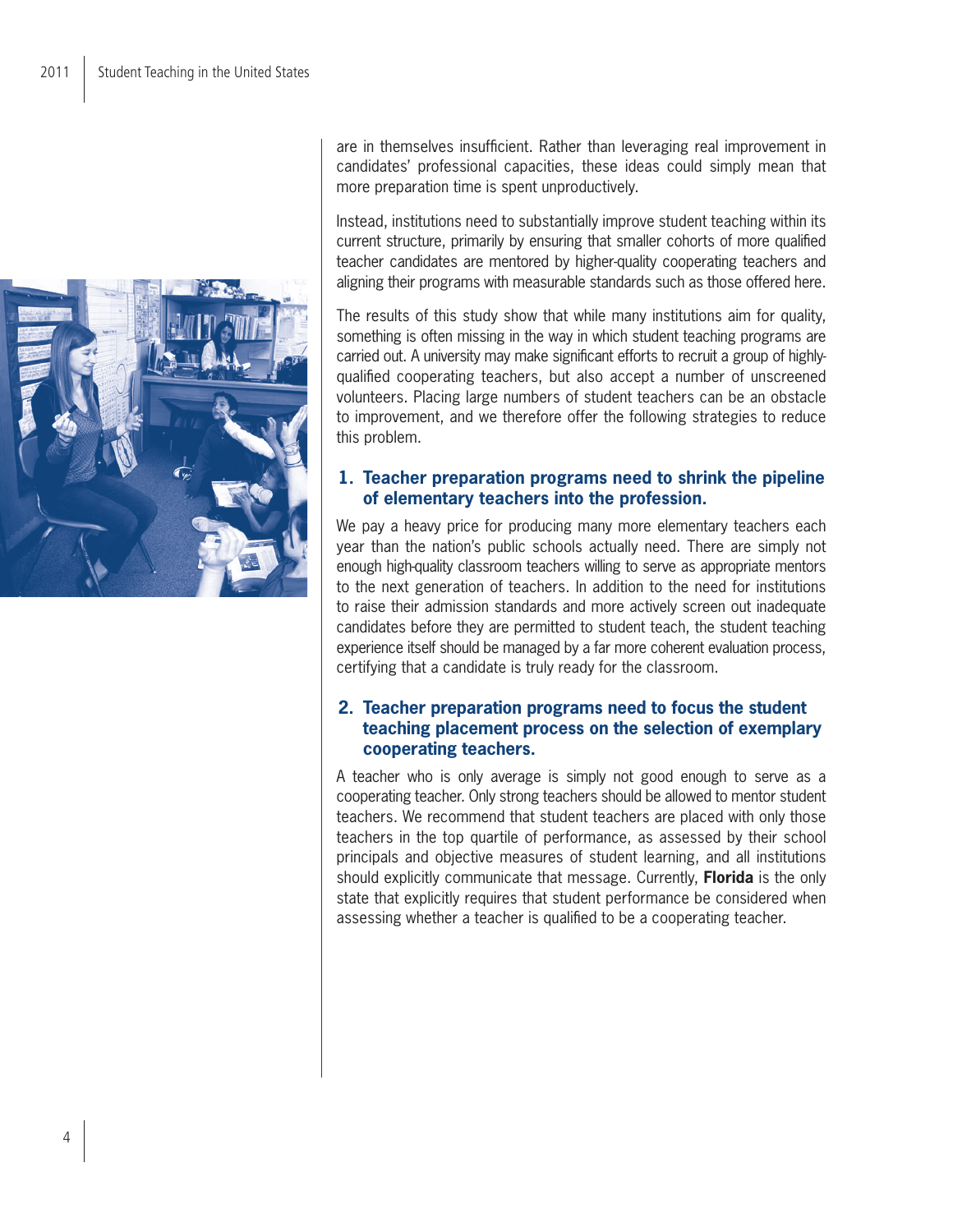#### **3. Districts need to place limits on the number of student teachers districts can reasonably prepare each year.**

School districts need to calculate their "clinical capacity," that is, the numbers of teacher candidates they can responsibly train each year. To do so, they need to quantify the number of teachers who have at least three years of experience, are high performers (roughly the top 25 percent of teachers as judged by principal evaluations and student learning measures) and either have strong mentoring skills or can be trained in how to be a good adult mentor.

# **4. Districts and teacher preparation programs need to make the role of cooperating teacher a more attractive proposition to classroom teachers.**

While some cooperating teachers may abuse the student teaching arrangement to reduce their own work, the responsibilities of hosting a student teacher generally add to a teacher's workload. Yet if cooperating teachers are compensated at all for this additional work, it is with a tiny stipend, usually no more than \$250 and generally much less. It would be difficult to pay cooperating teachers what they are really worth, but institutions must direct both more resources and recognition to boost the quantity of qualified cooperating teachers.

Along with compensation and prestige, it also matters whether the cooperating teacher is confident that the incoming student teacher will be a positive addition to the classroom and is given any real say in whether a student teacher passes or fails the student teaching experience. *For the process to be worthwhile, effective mentor teachers need to be empowered to have meaningful input.*

# **Conclusion**

The teaching profession is in a period of change. With new Common Core state standards adopted by 40 states and a nationwide call for teachers' performance to be evaluated—at least in part—based on the performance of their students, teachers are being held to increasingly rigorous standards. Teacher candidates deserve student teaching programs that prepare them. While we certainly identified some exemplary institutions, this review suggests that all too often, too many elements of student teaching are left to chance.

**Copies of the full report, including the full complement of NCTQ Student Teaching Standards, can be found at www.nctq.org. Exemplar materials from institutions included in the study and additional materials developed by NCTQ can be found in the "Key Ingredients for Strong Student Teaching," on our website.**



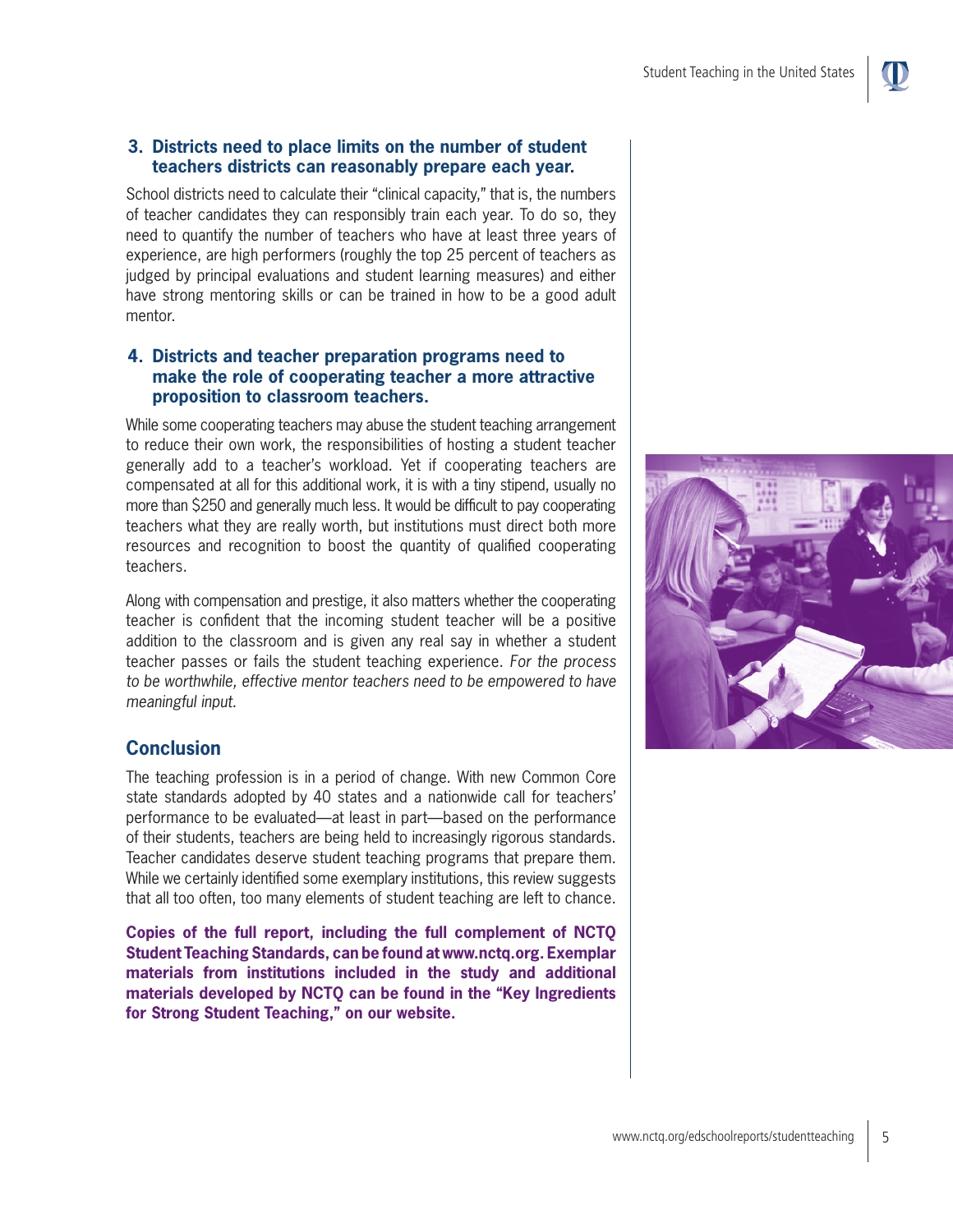# **Performance of institutions**

| <b>State</b>         | <b>Insitution</b>                                                                                                                   | <b>Rating</b>                |
|----------------------|-------------------------------------------------------------------------------------------------------------------------------------|------------------------------|
| Alabama              | Alabama A&M University<br>Concordia College Selma                                                                                   | Weak<br>Weak                 |
| Alaska               | Alaska Pacific University<br>University of Alaska Anchorage<br>University of Alaska-Southeast                                       | Weak<br>Weak<br>Poor         |
| Arizona              | University of Arizona<br><b>Arizona State University West Campus</b><br>University of Phoenix                                       | Good<br>Weak<br>Poor         |
| Arkansas             | <b>Harding University</b><br>Southern Arkansas University<br>Arkansas State University                                              | Good<br>Weak<br>Poor         |
| California           | California State University.<br>Long Beach                                                                                          | Good                         |
| Colorado             | <b>Colorado Christian University</b><br>University of Northern Colorado<br>Western State College of Colorado                        | <b>Model</b><br>Poor<br>Poor |
| Connecticut          | <b>Eastern Connecticut State University</b><br><b>Sacred Heart University</b><br><b>Southern Connecticut State University</b>       | Good<br>Weak<br>Weak         |
| District of Columbia | University of the District of Columbia                                                                                              | Weak                         |
| <b>Delaware</b>      | <b>Delaware State University</b><br>University of Delaware                                                                          | Good<br>Weak                 |
| Florida              | <b>Florida Gulf Coast University</b><br><b>Florida Southern College</b><br>University of Central Florida                            | <b>Model</b><br>Good<br>Good |
| Georgia              | <b>Brenau University</b><br><b>Georgia Southern University</b><br><b>Columbus State University</b>                                  | Good<br>Good<br>Poor         |
| Hawaii               | <b>University of Hawaii at Manoa</b><br>Chaminade University                                                                        | <b>Model</b><br>Weak         |
| Idaho                | Brigham Young University-Idaho<br><b>Idaho State University</b><br><b>Boise State University</b>                                    | Weak<br>Weak<br>Poor         |
| <b>Illinois</b>      | University of Illinois at Springfield<br>Northeastern Illinois University<br>Chicago State University<br>National-Louis University* | Good<br>Weak<br>Poor<br>Poor |
| Indiana              | Indiana University-Purdue University<br>Indianapolis<br><b>Purdue University Calumet</b><br><b>Valparaiso University</b>            | Weak<br>Weak<br>Poor         |
| lowa                 | Luther College<br>University of Northern Iowa<br>Iowa State University                                                              | Weak<br>Weak<br>Poor         |
| Kansas               | Kansas State University<br><b>Washburn University</b><br><b>Tabor College</b>                                                       | Weak<br>Weak<br>Poor         |
| Kentucky             | <b>Midway College</b><br>Kentucky State University<br>Murray State University                                                       | Good<br>Weak<br>Weak         |
| Louisiana            | Louisiana State University<br>Northwestern State University of<br>Louisiana                                                         | Weak<br>Weak                 |
| <b>Maine</b>         | <b>Thomas College</b><br>University of Maine at Machias<br>University of Maine                                                      | Weak<br>Weak<br>Poor         |
| Maryland             | University of Maryland,<br>Baltimore County*<br>Mount St. Mary's University<br><b>Salisbury University</b>                          | Good<br>Weak<br>Weak         |
| <b>Massachusetts</b> | <b>Wheelock College</b><br><b>Bridgewater State University</b>                                                                      | <b>Model</b><br>Weak         |
| Michigan             | <b>Lake Superior State University</b><br><b>Western Michigan University</b><br><b>Hope College</b>                                  | <b>Model</b><br>Weak<br>Poor |
| <b>Minnesota</b>     | <b>University of Minnesota at Morris</b><br>St. Cloud State University<br>Crown College*                                            | <b>Model</b><br>Weak<br>Weak |
| <b>Mississippi</b>   | Mississippi College<br>University of Southern Mississippi<br>Mississippi Valley State University                                    | Good<br>Good<br>Poor         |

| State                 | <b>Insitution</b>                                                                                             | Rating                       |
|-----------------------|---------------------------------------------------------------------------------------------------------------|------------------------------|
| <b>Missouri</b>       | College of the Ozarks<br>Missouri Western State University*<br>Missouri State University                      | Good<br>Weak<br>Poor         |
| Montana               | Rocky Mountain College<br>Montana State University<br>University of Montana Western                           | Weak<br>Poor<br>Poor         |
| <b>Nebraska</b>       | <b>Creighton University</b><br>University of Nebraska-Lincoln<br><b>Wayne State College</b>                   | Poor<br>Poor<br>Poor         |
| Nevada                | Great Basin College<br>University of Nevada, Las Vegas                                                        | Weak<br>Poor                 |
| <b>New Hampshire</b>  | <b>Plymouth State University</b><br>Keene State College                                                       | Good<br>Weak                 |
| <b>New Jersey</b>     | Montclair State University*<br>New Jersey City University<br><b>Caldwell College</b>                          | Weak<br>Weak<br>Poor         |
| <b>New Mexico</b>     | <b>New Mexico State University</b>                                                                            | Weak                         |
| <b>New York</b>       | <b>CUNY Lehman</b><br>New York University*<br><b>SUNY Cortland</b>                                            | Weak<br>Weak<br>Weak         |
| <b>North Carolina</b> | University of North Carolina-Charlotte<br><b>Wake Forest University</b>                                       | Good<br>Good                 |
| North Dakota          | <b>Mayville State University</b><br>University of Mary<br>University of North Dakota                          | Good<br>Weak<br>Weak         |
| Ohio                  | <b>Youngstown State University</b><br><b>Ohio University</b>                                                  | Weak<br>Poor                 |
| Oklahoma              | <b>Oklahoma State University</b><br>Northwestern Oklahoma State University<br>Oral Roberts University         | <b>Model</b><br>Poor<br>Poor |
| Oregon                | Linfield College<br><b>Eastern Oregon University</b>                                                          | Weak<br>Poor                 |
| Pennsylvania          | Drexel University*<br>Mansfield University of Pennsylvania<br>West Chester University                         | Weak<br>Poor<br>Poor         |
| <b>Rhode Island</b>   | University of Rhode Island<br><b>Rhode Island College</b><br><b>Roger Williams University</b>                 | Good<br>Weak<br>Weak         |
| South Carolina        | <b>Furman University</b><br>South Carolina State University<br><b>Clemson University</b>                      | <b>Model</b><br>Good<br>Weak |
| South Dakota          | Black Hills State University*<br>Dakota State University<br>Augustana College                                 | Weak<br>Weak<br>Poor         |
| <b>Tennessee</b>      | Peabody College of Vanderbilt University<br>Tennessee Technological University                                | Weak<br>Weak                 |
| <b>Texas</b>          | University of Texas-Austin<br>LeTourneau University*<br><b>Texas State University-San Marcos</b>              | Good<br>Weak<br>Weak         |
| Utah                  | Dixie State College of Utah<br>Utah Valley University*<br><b>Western Governors University</b>                 | Weak<br>Weak<br>Poor         |
| Vermont               | <b>Castleton State College</b><br><b>Champlain College</b><br>University of Vermont                           | Weak<br>Weak<br>Poor         |
| Virginia              | <b>Bridgewater College</b><br>College of William and Mary<br>Longwood University                              | <b>Model</b><br>Weak<br>Poor |
| Washington            | <b>Eastern Washington University</b><br><b>Western Washington University</b>                                  | Good<br>Weak                 |
| West Virginia         | West Virginia Wesleyan College<br>Marshall University<br><b>Fairmont State University</b>                     | Good<br>Weak<br>Poor         |
| <b>Wisconsin</b>      | <b>Cardinal Stritch University</b><br>University of Wisconsin-Eau Claire<br>University of Wisconsin-Green Bay | <b>Model</b><br>Weak<br>Weak |
| Wyoming               | University of Wyoming                                                                                         | Weak                         |

\* We were unable to determine ratings for some standards for this institution.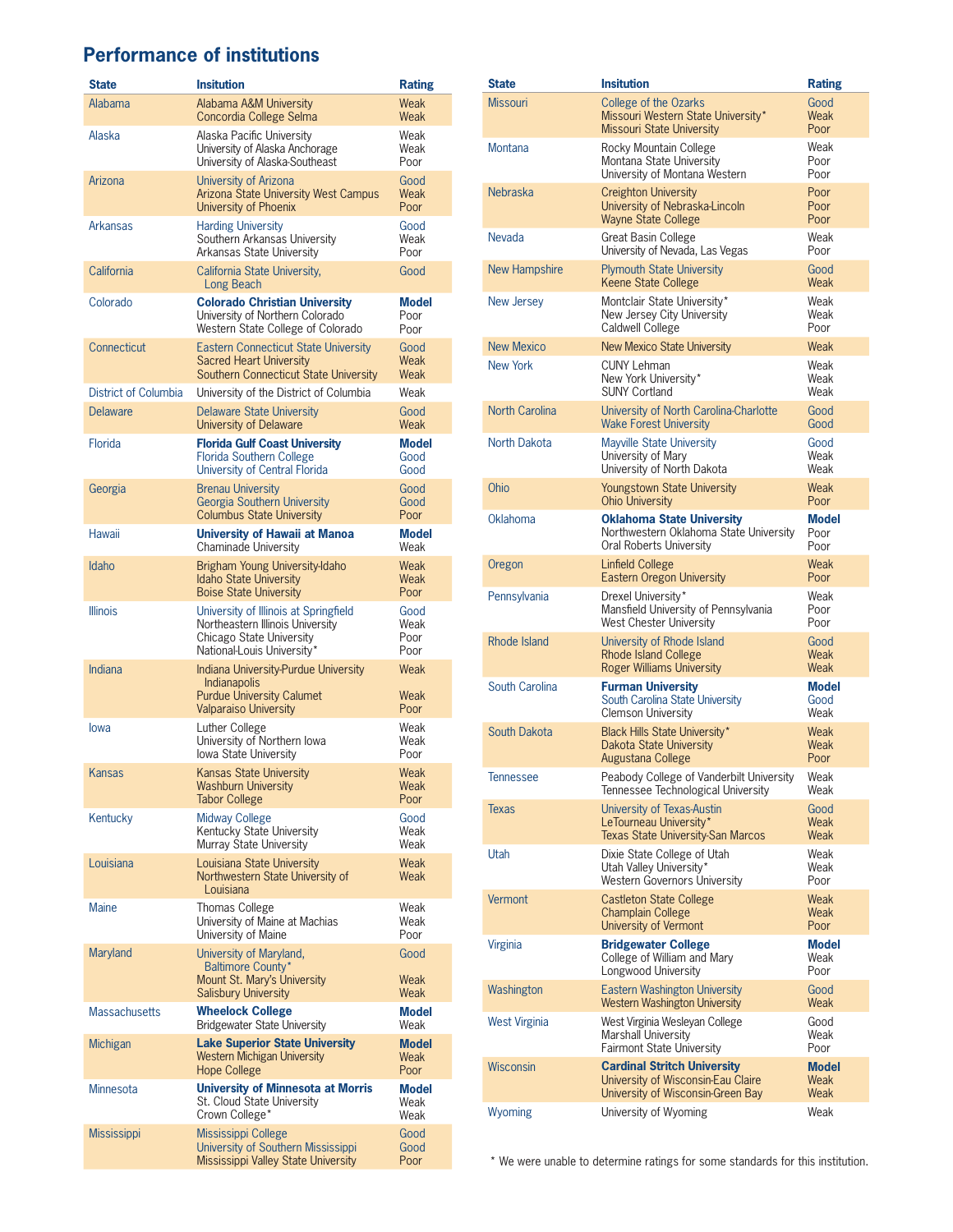# **NCTQ Standards for Student Teaching**

| Length of placement;<br>nature of commitment                                              | 1. The 10-week student teaching experience should last at least five weeks at a single local<br>school site and represent a full-time commitment.                                                                                                                                                                                                                                                                                                                                                                                                                                        |
|-------------------------------------------------------------------------------------------|------------------------------------------------------------------------------------------------------------------------------------------------------------------------------------------------------------------------------------------------------------------------------------------------------------------------------------------------------------------------------------------------------------------------------------------------------------------------------------------------------------------------------------------------------------------------------------------|
| Role of teacher preparation<br>program in selection of<br>cooperating teacher             | 2. The teacher preparation program must select the cooperating teacher for each student<br>teacher placement.                                                                                                                                                                                                                                                                                                                                                                                                                                                                            |
| Qualifications of<br>cooperating teacher                                                  | The cooperating teacher candidate must have at least three years of<br>3.<br>teaching experience.<br>The cooperating teacher candidate must have the capacity to have a positive<br>4.<br>impact on student learning.<br>The cooperating teacher candidate must have the capacity to mentor an adult, with skills in<br>5.<br>observation, providing feedback, holding professional conversations and working collaboratively.                                                                                                                                                           |
| Qualifications of<br>teacher candidates for<br>student teaching                           | Student teaching is part of a rational sequence of coursework that ensures that all methods<br>6.<br>coursework and practica precede student teaching.                                                                                                                                                                                                                                                                                                                                                                                                                                   |
| <b>Expectations for student</b><br>teaching experience                                    | 7. Written expectations for competencies on which student teachers will be evaluated are clearly<br>communicated to student teachers, cooperating teachers and supervisors.<br>Written expectations for competencies include the student teacher's analysis of<br>8.<br>student achievement using informal and formal assessments.                                                                                                                                                                                                                                                       |
| Schedule for observations<br>by supervisor                                                | 9. The university supervisor should observe the student teacher's delivery of instruction at least<br>five times at regular intervals throughout a semester-long experience.<br>10. Each observation should be followed by time for conferencing with written feedback aligned<br>with identified competencies.                                                                                                                                                                                                                                                                          |
| Culminating<br>projects                                                                   | 11. The student teaching experience should include a graded, culminating project that explicitly<br>documents the student teacher's gains on the performance expectations that were communicated<br>at the onset of the experience.                                                                                                                                                                                                                                                                                                                                                      |
| Alignment of student<br>teaching placement with<br>elementary school calendar             | 12. Particularly for student teaching during the fall academic term, the schedule for student<br>teaching should align with the elementary school calendar, not the calendar of the teacher<br>preparation program.                                                                                                                                                                                                                                                                                                                                                                      |
| Activities during student<br>teaching placement                                           | 13. The student teaching experience should include a gradual increase of student teacher<br>responsibilities, with the student teacher first closely shadowing the cooperating teacher<br>in all professional activities and then transitioning to a more independent instructional role<br>with daily monitoring and feedback. This expectation should be laid out explicitly in guidelines<br>provided to the cooperating teacher, the student teacher and the supervisor.<br>14. The student teacher should be involved in a full range of instructional and professional activities. |
| Selection of supervisors                                                                  | 15. The process for selection of the university supervisor should consider the<br>supervisor's instructional knowledge.                                                                                                                                                                                                                                                                                                                                                                                                                                                                  |
|                                                                                           | 16. The university supervisor candidate must have the capacity to mentor an adult, with skills in<br>observation, providing feedback, holding professional conversations and working collaboratively.                                                                                                                                                                                                                                                                                                                                                                                    |
| Evaluation for continuous<br>improvement of cooper-<br>ating teacher selection<br>process | 17. Cooperating teachers' adequacy should be evaluated by student teachers and university<br>supervisors at the end of each semester. Data from these evaluations should be part of an<br>established and regular review process to ensure that multiple perspectives on the student<br>teaching experience are used to refine it and discontinue placements, if necessary.                                                                                                                                                                                                              |
| Evaluation for continuous<br>improvement of school<br>selection process                   | 18. Schools in which student teachers are placed should be evaluated by student teachers and<br>university supervisors at the end of each semester to determine their functionality—that is,<br>whether the school is high-performing, safe, stable, supportive and collegial. Data from this<br>evaluation should be part of an established and regular review process to ensure that multiple<br>perspectives on the student teaching experience are used to refine it and discontinue<br>placements, if necessary.                                                                    |
| Selection of placements                                                                   | 19. Recognizing possible geographical constraints, the teacher preparation program should have<br>criteria favoring placement of student teachers in elementary schools in which 1) they have an<br>opportunity to teach children from low-income families and 2) there is an orderly learning<br>environment.                                                                                                                                                                                                                                                                           |